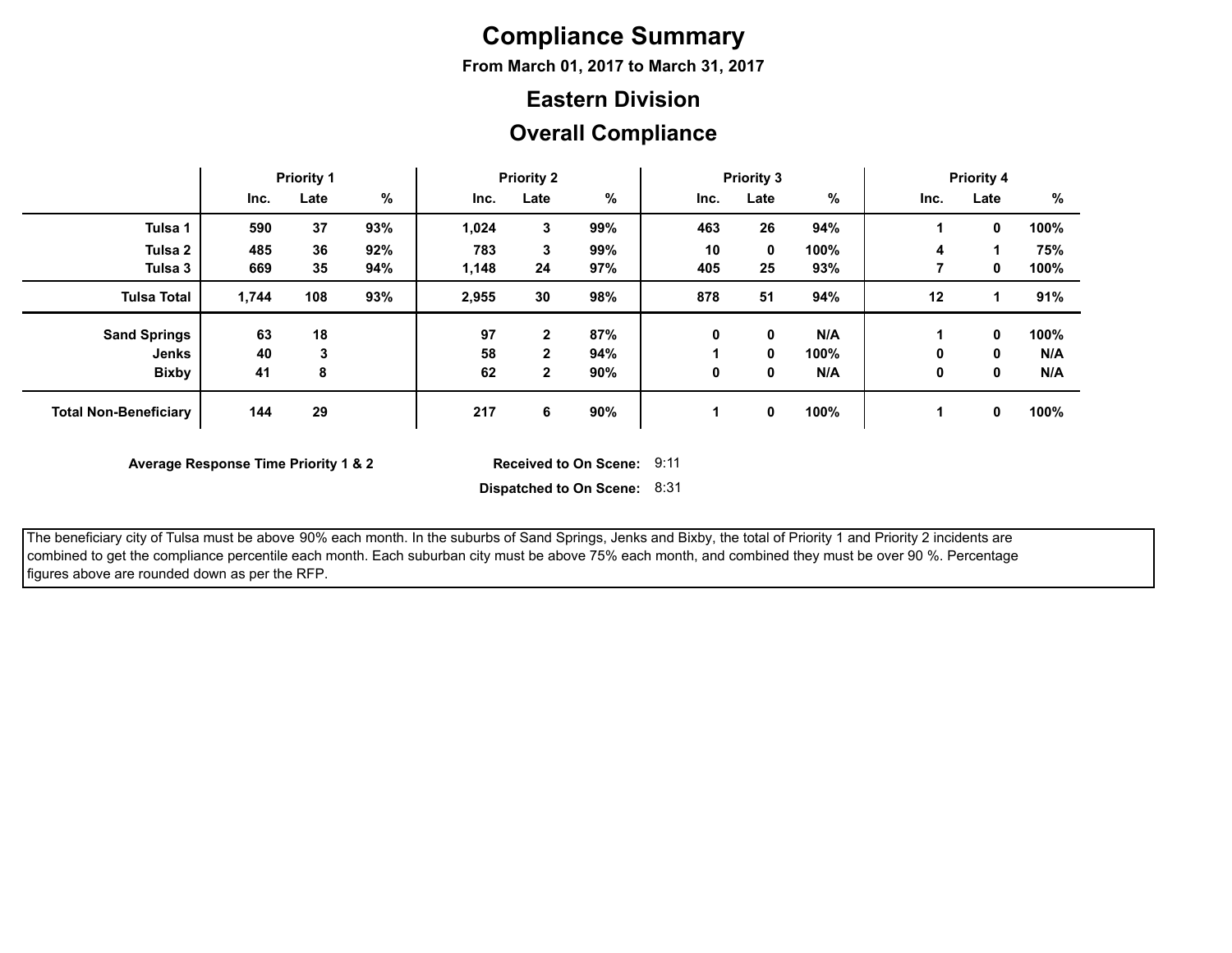# **Compliance Summary**

**From March 01, 2017 to March 31, 2017**

### **Overall Compliance Western Division**

|                               | <b>Priority 1</b>                                                                                            |              |     | <b>Priority 2</b> |              |      | <b>Priority 3</b> |                |      | <b>Priority 4</b> |             |     |
|-------------------------------|--------------------------------------------------------------------------------------------------------------|--------------|-----|-------------------|--------------|------|-------------------|----------------|------|-------------------|-------------|-----|
|                               | Inc.                                                                                                         | Late         | %   | Inc.              | Late         | %    | Inc.              | Late           | %    | Inc.              | Late        | %   |
| <b>Oklahoma City 1</b>        | 907                                                                                                          | 62           | 93% | 1,484             | 14           | 99%  | 432               | $\overline{7}$ | 98%  | 9                 |             | 88% |
| <b>Oklahoma City 2</b>        | 1,032                                                                                                        | 109          | 89% | 1,405             | 25           | 98%  | 290               | $\overline{7}$ | 97%  | 0                 | $\mathbf 0$ | N/A |
| <b>Edmond</b>                 | 177                                                                                                          | 14           | 92% | 246               | $\mathbf{2}$ | 99%  | 83                | 4              | 95%  | 0                 | 0           | N/A |
| <b>Total OKC &amp; Edmond</b> | 2,116                                                                                                        | 185          | 91% | 3,135             | 41           | 98%  | 805               | 18             | 97%  | 9                 |             | 88% |
| <b>Warr Acres</b>             | 25                                                                                                           | $\mathbf{2}$ |     | 50                |              | 96%  | 0                 | 0              | N/A  | 0                 | 0           | N/A |
| <b>Bethany</b>                | 73                                                                                                           | 3            |     | 100               |              | 97%  |                   | $\mathbf 0$    | 100% | 0                 | 0           | N/A |
| <b>Mustang</b>                | 41                                                                                                           | 12           |     | 51                | 4            | 82%  | 11                | 0              | 100% | 0                 | 0           | N/A |
| <b>The Village</b>            | 29                                                                                                           | 3            |     | 44                | 0            | 95%  | 0                 | 0              | N/A  | 0                 | 0           | N/A |
| <b>Nichols Hills</b>          | 1                                                                                                            | 0            |     | 11                | 0            | 100% | 0                 | $\mathbf 0$    | N/A  | 0                 | 0           | N/A |
| Yukon                         | 9                                                                                                            | $\mathbf{2}$ |     | $\overline{7}$    | 0            | 87%  | 15                | $\mathbf 0$    | 100% | 0                 | 0           | N/A |
| <b>Total Non-Beneficiary</b>  | 178                                                                                                          | 22           |     | 263               | 6            | 93%  | 27                | $\mathbf 0$    | 100% | 0                 | 0           | N/A |
| Piedmont                      | 6                                                                                                            |              |     | 5                 |              |      | 0                 |                |      | 0                 |             |     |
|                               | 9:12<br>Average Response Time Priority 1 & 2<br><b>Received to On Scene:</b><br>Dispatched to On Scene: 8:44 |              |     |                   |              |      |                   |                |      |                   |             |     |

The beneficiary cities of Oklahoma City and Edmond must be above 90% each month. In the suburbs of Warr Acres, Bethany, Mustang, The Village, Nichols Hills, and Yukon, the total of Priority 1 and Priority 2 incidents are combined to get the compliance percentile each month. Each suburban city must be above 75% each month, and combined they must be over 90 %. Percentage figures above are rounded down as per the RFP.